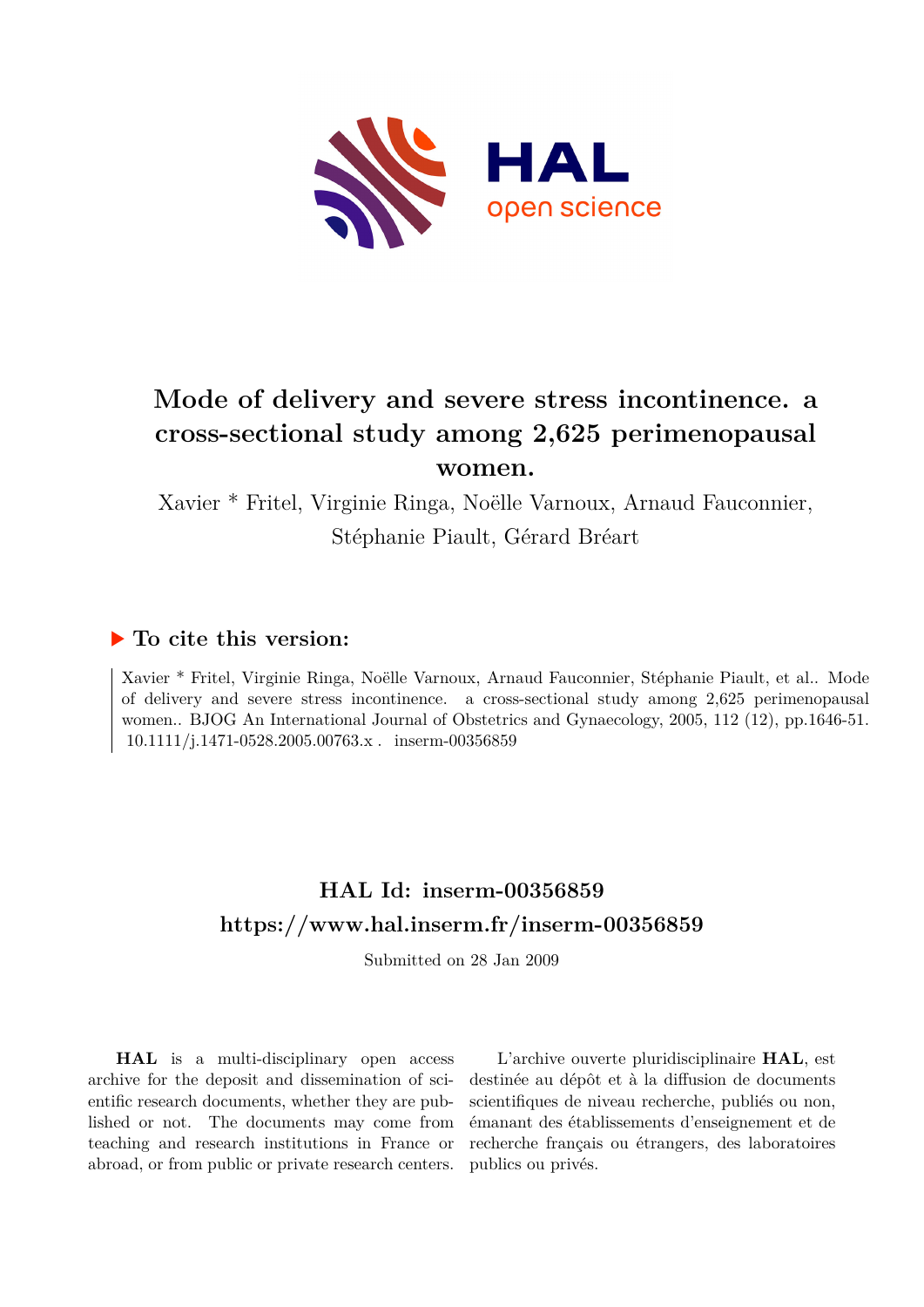Title

Mode of delivery and severe stress incontinence. A cross-sectional study among 2625 perimenopausal women

Authors

Xavier FRITEL, MD Virginie RINGA, MD, PhD Noëlle VARNOUX,

Arnaud FAUCONNIER, MD, PhD

Stéphanie PIAULT,

Gérard BREART, MD, PhD

Institution

INSERM Unité 149 (Unité de recherches épidémiologiques en santé périnatale et santé des femmes),

16 avenue Paul Vaillant-Couturier, F-94807 Villejuif cedex, France.

Correspondence

Dr Xavier FRITEL Gynécologie & Obstétrique CHD Félix Guyon F-97405 Saint-Denis cedex, Réunion, France tel: +262.262.905.540 fax: +262.262.907.730 e-mail: x-fritel@chd-fguyon.fr (best contact address)

Key words: Pregnancy, Delivery, Caesarean section, Menopause, Stress urinary incontinence.

Short headline: Mode of delivery  $\&$  stress urinary incontinence.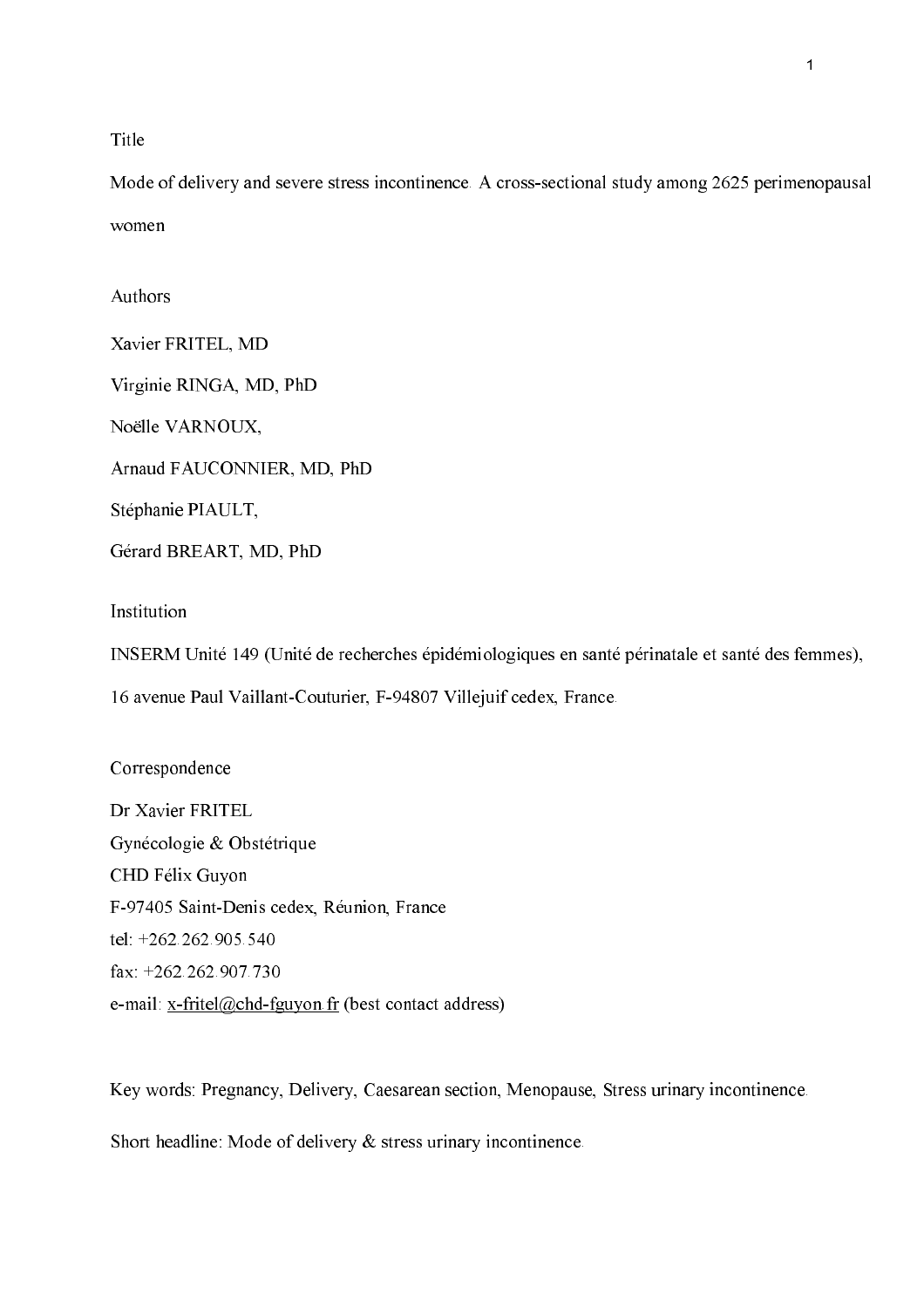#### Abstract

Objective: To estimate the prevalence of severe stress urinary incontinence among perimenopausal women and to examine potential obstetrical risk factors.

Design: Mail survey of female volunteers for epidemiological research.

Setting: Postal questionnaire on stress urinary incontinence (SUI).

Population: 3114 women aged  $49 - 61$  years who comprised the GAZEL cohort.

Main outcome measure: Prevalence of severe SUI defined by the response "often" or "all the time" to the question "Does urine leak when you are physically active, cough or sneeze?"

Methods: Logistic regression using data from the entire cohort to estimate the impact of risk factors. A second logistic regression using data from women who had given birth included obstetric history.

Results: 2625 women (85%) completed and returned the questionnaire The frequency of SUI reported in the preceding four weeks was: "never" 32%, "occasionally" 28%, "sometimes" 26%, "often" 10%, and "all the time" 5%. Prevalence of severe SUI was lowest among nulliparous women (7%), but it was similar among parous women regardless of birth number  $(14 - 17\%)$ . The prevalence of severe SUI was not associated with mode of delivery (14% for women delivered by caesarean only versus 16% for vaginal births). Significant risk factors for severe SUI were high body mass index  $($ >30), diabetes mellitus, previous incontinence surgery, parity, and first delivery under the age of 22 years.

Conclusion: Pregnancy itself is a risk factor for severe SUI among women who reach the age of 50. In this age group the impact of the mode of delivery (spontaneous, forceps or caesarean) on severe SUI is slight.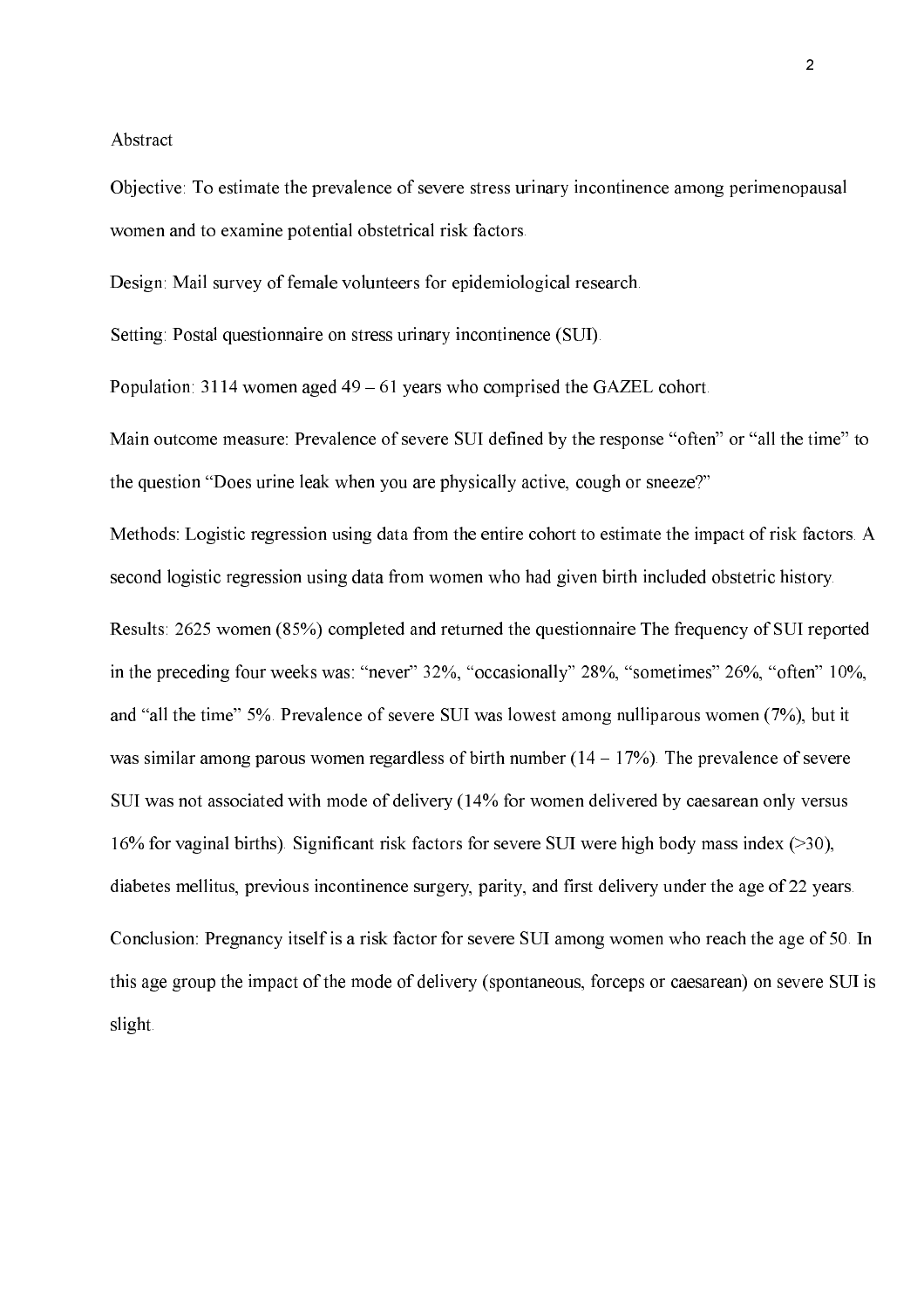#### **Introduction**

Stress urinary incontinence (SUI) is common in women, and the prevalence peaks at around the age of 50 years.<sup>1, 2</sup> The principal known risk factors are age, body mass index (BMI) and parity.<sup>1-5</sup> Several studies report that SUI occurs less often after caesarean than vaginal deliveries.<sup>6-9</sup> The medical community has begun discussing the possible benefits of elective Caesarean section to prevent future continence problems, and some obstetricians would choose caesarean over vaginal deliveries for themselves or their partners because of fear of SUI.<sup>10</sup>

The relation between SUI and pregnancy is complex. The interval between the first pregnancy and the onset of bothersome symptoms is quite long; the mean age of surgery at SUI is 54 years, and first childbirth in this age group dates back approximately 30 years. <sup>11</sup> It is therefore difficult to establish a firm link between an obstetrical event and the need for a surgical procedure for SUI many years later. Moreover, there is no proven causal link between the urinary problems of the early postnatal and those occurring around the menopause. Pregnancy related problems often disappear or regress after delivery. The long-term follow-up study by Viktrup showed that the prevalence of SUI was 32% during the first pregnancy, diminished postpartum to  $6\%$  at 3 months and increased again to 30% 5 years later.<sup>12</sup> It is also not proven that pregnancy/postpartum stress leakage and perimenopausal leakage share the same pathophysiology. Parity is a risk factor for SUI only among young women; the association is highest among those 20-34 years, and non-existent after 65 years.<sup>3, 13</sup> The effects of pregnancy and delivery on continence may therefore fade with time.

This study was conducted to estimate the prevalence of severe SUI around menopause and to assess the risk factors for this symptom with a question aire bases survey, including questions about obstetrical history.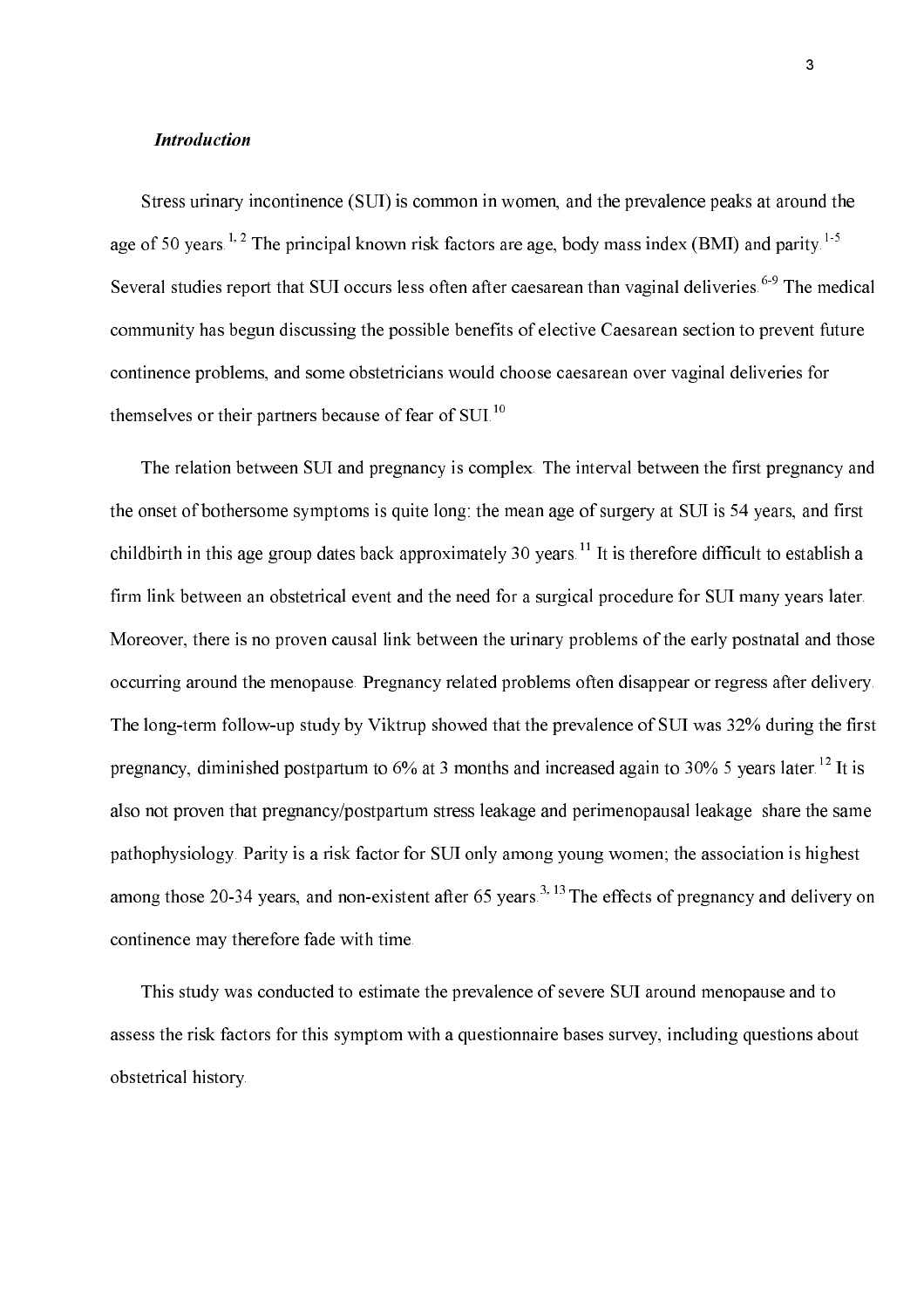#### **Methods**

Our population was selected from the French GAZEL cohort, which began in 1989 with 20 000 men and women employed by the French national power company (EDF-GDF) who volunteered to participate in epidemiological research.<sup>14</sup> Women of the GAZEL cohort aged 45-50 years between 1990 and 1996 ( $n = 3114$ ) were included in a separate prospective survey, termed the "Women and their Health" project. The principal objective of this study is to examine women's health as they reach menopause and afterwards.<sup>15</sup> They receive a general health questionnaire each year as part of the overall GAZEL survey and a specific questionnaire about women's health issues every three years. For the study reported here an additional questionnaire about urinary symptoms and obstetrical history was mailed in 2000 to all the women in this survey. The study data were extracted from this questionnaire with social, demographic, life-style and health characteristic data obtained from previous questionnaires to compare respondents and non-respondents.

SUI was assessed by responses to the question "Does urine leak when you are physically active, cough or sneeze?" Possible responses were: "never", "occasionally", "sometimes", "often", or "all the time".<sup>16</sup> The question covered the previous four weeks. "Occasionally" was defined as less than one third of the time; "sometimes" as between one and two thirds of the time, and "often" as more than two thirds of the time. Women who answered "often" or "all the time" were considered to have severe SUI.

We tested the following potential risk factors: general characteristics (age at questionnaire, educational level, BMI, and menopausal status), medical history (diabetes mellitus, hysterectomy, surgery for incontinence or pelvic organ prolapse), life-style (income, marital status, smoking habits, regular physical exercise), and obstetrical history (parity, age at delivery, birth weight, mode of delivery). We first conducted a bivariate analysis between women with severe SUI and all other grades. Significant variables were included in a multivariate analysis with a stepwise logistic regression. Mode of delivery was forced into the model, and other variables were eligible for entry if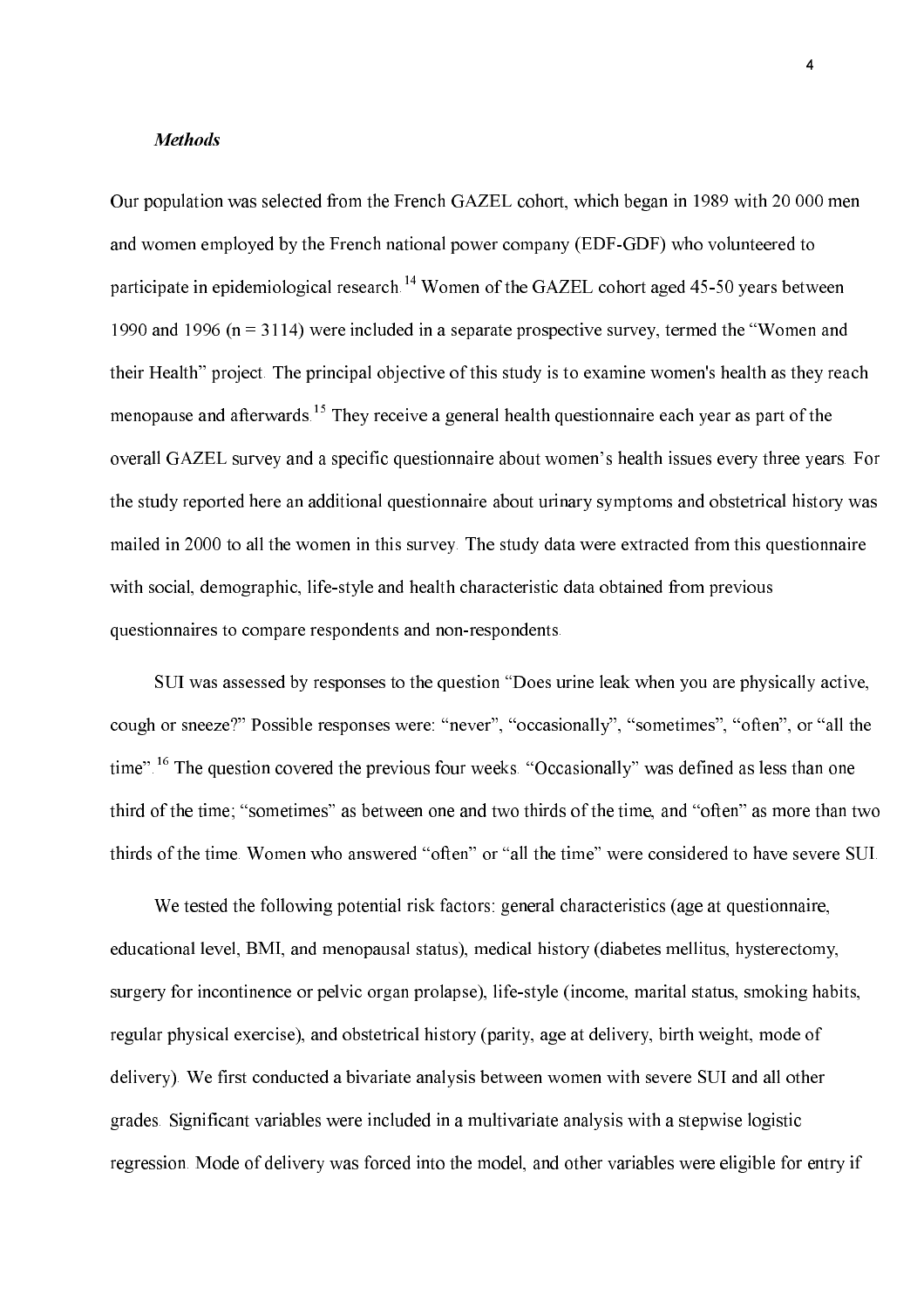they had a p value  $\leq 0.05$  in the bivariate analysis. We constructed a logistic regression model for the entire population and a second model only for parous women. We constructed two variants of the latter: in Model 2A we took into account the mode of first delivery (spontaneous, forceps or caesarean delivery). In model 2B the mode of all deliveries was considered (at least one vaginal delivery or caesarean section only). Because of the retrospective nature of the obstetrical questionnaire, we did not plan to distinguish elective and emergency caesareans. All analyses were performed with Statview (SAS Institute Inc. Cary, NC, USA).

The GAZEL cohort scientific committee and the French committee for health research data approved this study, which received no external funding.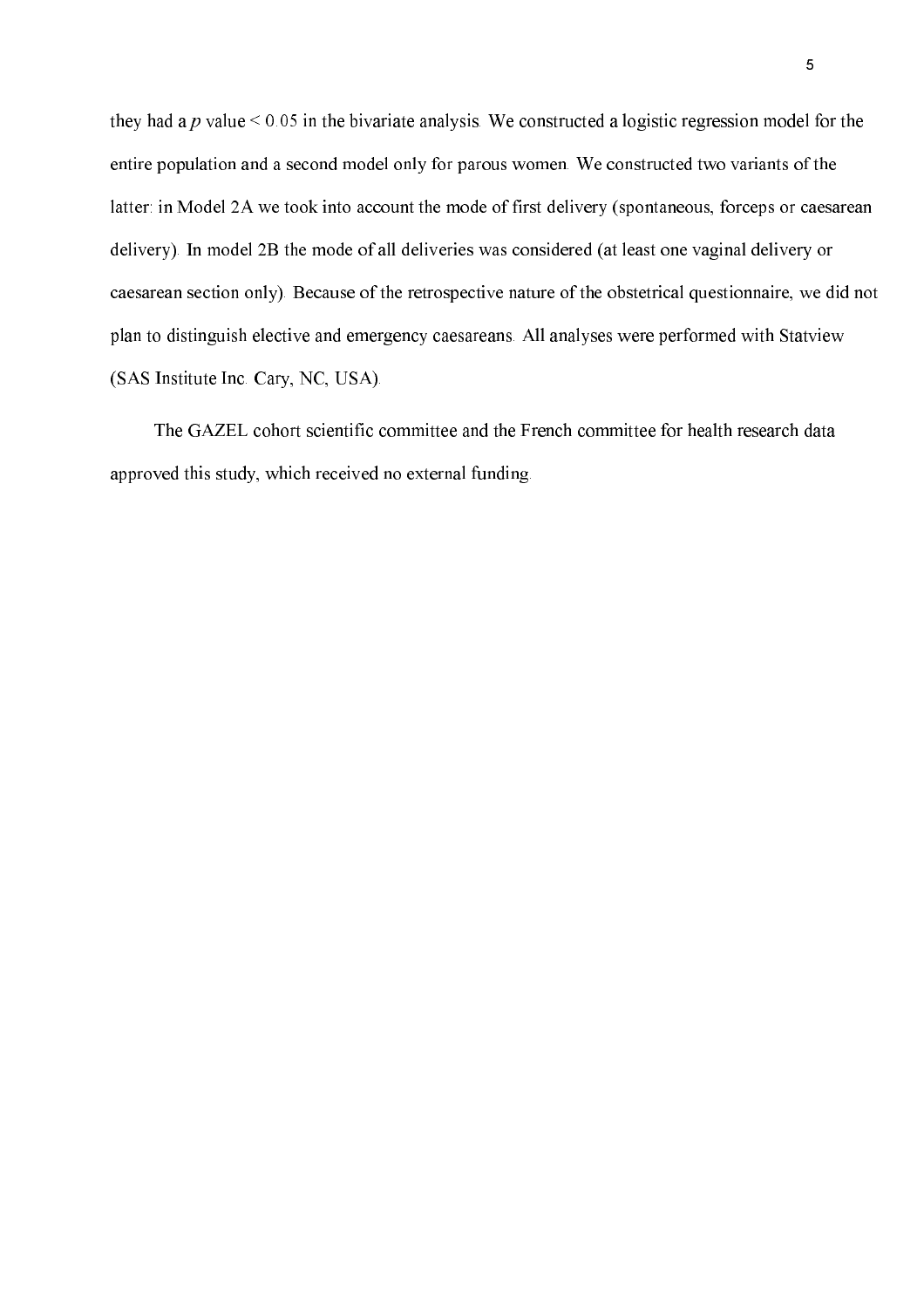#### **Results**

Of 3114 questionnaires sent out, 2625 (84%) usable copies were returned. Comparison between respondents and non-respondents showed no significant differences in age, BMI, parity, marital status, or smoking. On the other hand, respondents had a higher educational level (19% with high school diploma or more versus  $14\%$ ; p=0.01, chi<sup>2</sup> test).

Tables 1 and 2 detail the population characteristics and obstetric history data for all women, and for those parous women respectively. Of the 163 women who gave birth to their first child by caesarean section, only 22 (13%) had a subsequent vaginal delivery. Of the 2098 women with initial vaginal deliveries, only 60 (3%) later had caesarean deliveries.

SUI frequency in the 4 weeks before response was reported as "never" by 829 (32%); "occasionally" by 724 (28%); "sometimes" by 686 (26%); "often" by 260 (10%), and "all the time" by 126 (5%) women, giving 386 women (15%) considered to have severe SUI. In this group, 206 (53%) considered SUI "a serious problem", 94 (24%) "quite a problem", 81 (21%) a "slight problem", and only 3  $(1\%)$  "not a problem". 186 women  $(46\%)$  wore pads; 279  $(72\%)$  reported they wanted treatment; 241 (62%) had already discussed it with their physician, and 147 (38%) had already undergone an unsuccessful treatment. SUI severity increased with parity (Table 3) but was similar in women with vaginal or only caesarean deliveries (Table 4).

Results of the bivariate analysis are shown in Table 5, and the multivariate analyses in Table 6. Variables introduced in the first logistic regression, which considered the entire population, were BMI, history of diabetes, hysterectomy, incontinence or pelvic organ prolapse surgery, and parity. In this multivariate model, the risk of severe SUI increased with BMI, diabetes, and previous UI surgery (Table 6, Model 1). The risk of SUI was higher among parous than nulliparous women, but the differences between those with one, two, or more deliveries were not significant. Hysterectomy and previous pelvic organ prolapse surgery were not independently associated with severe SUI.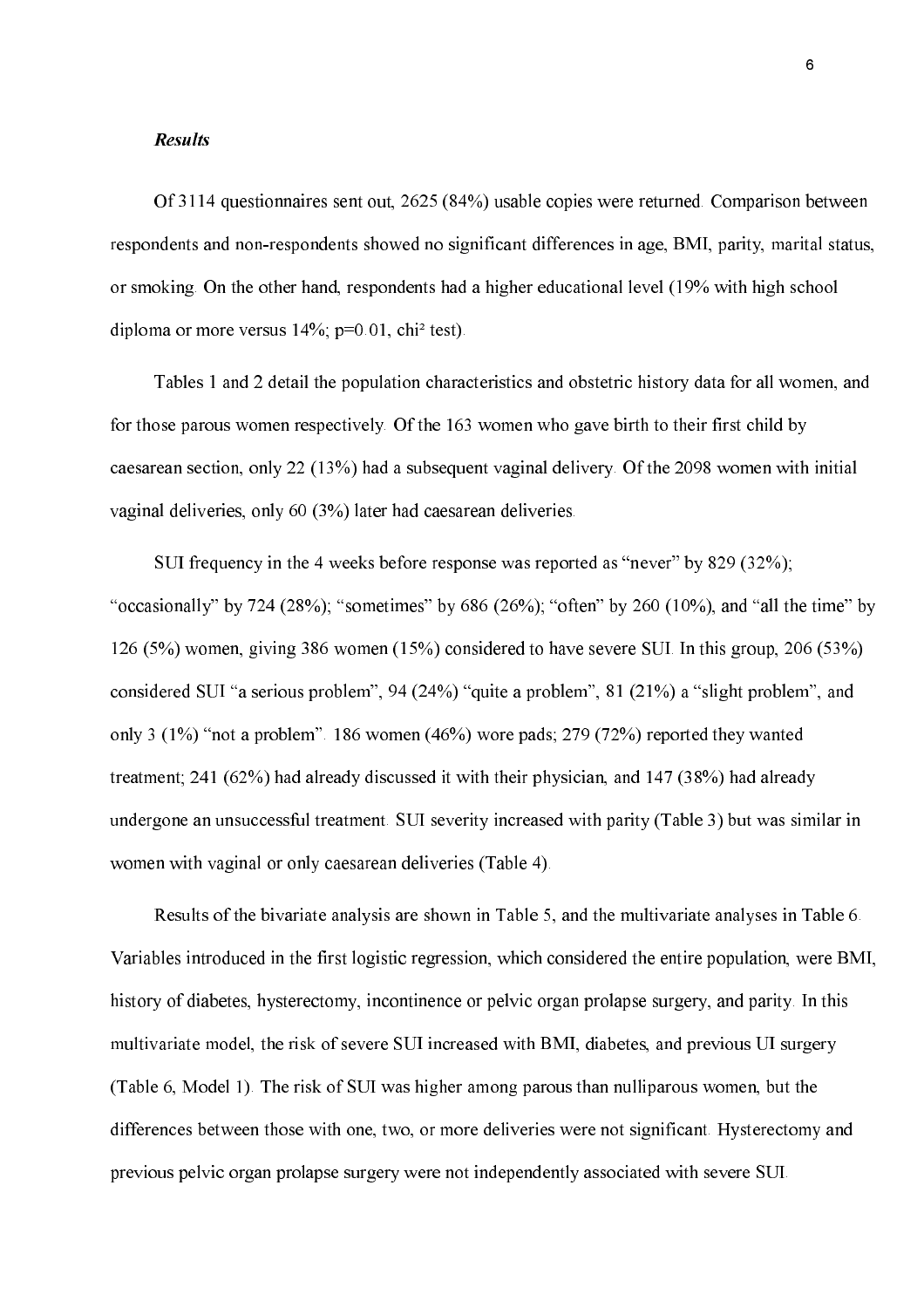An additional logistic regression was undertaken for the parous women only (Table 6, Model 2A & B). It included BMI, diabetes, previous UI surgery, age at first delivery and mode of delivery. Multivariate analysis showed that neither mode of first delivery (Table 6, Model 2A) nor mode of all deliveries (Table 6, Model 2B) was associated with severe SUI in our population. An independent association was found among parous women with age at first delivery  $<$  22 years, who had a higher risk of severe SUI.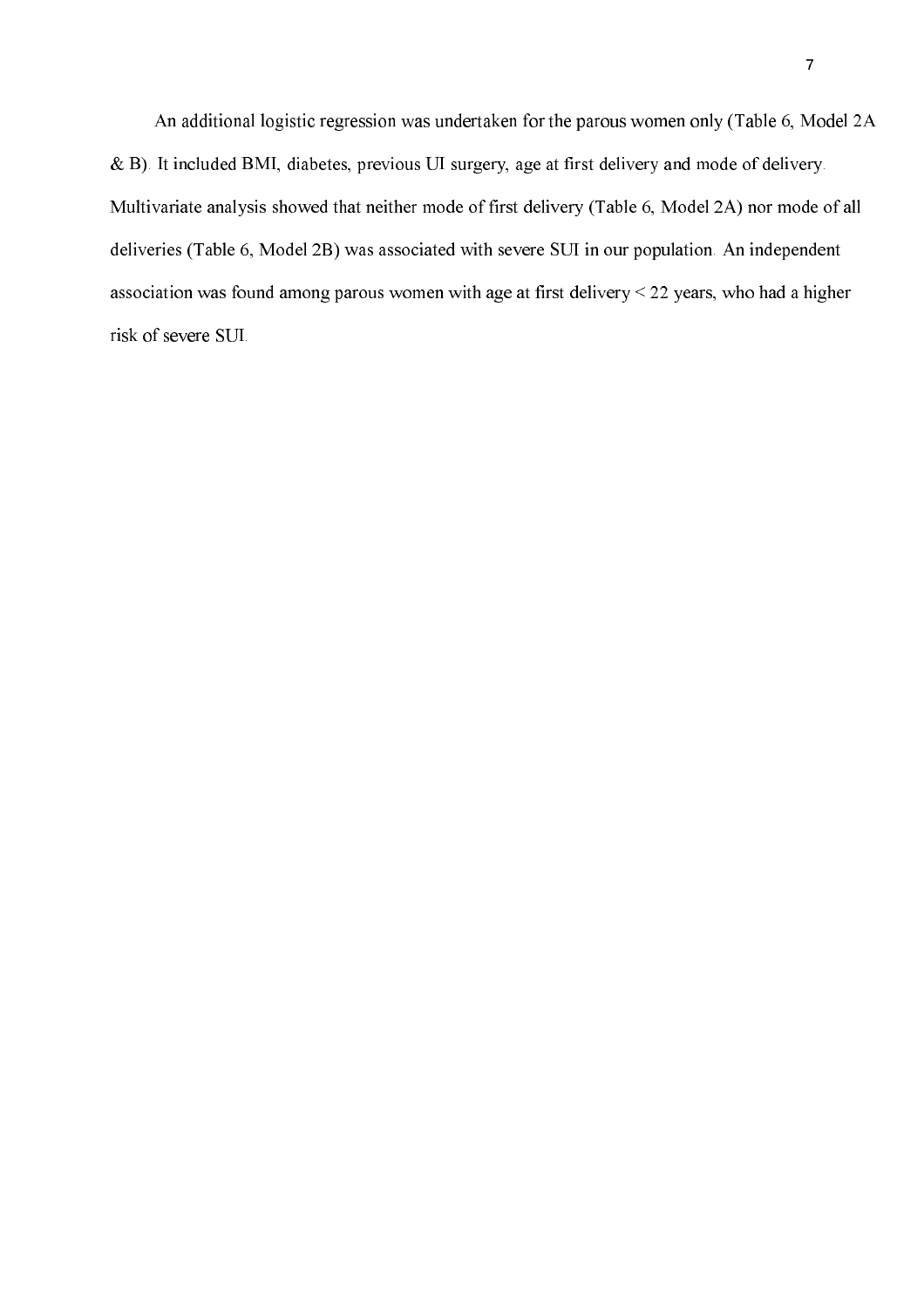#### **Discussion**

The prevalence of severe SUI in our population of perimenopausal women was 15%. Significant risk factors were BMI, diabetes, incontinence surgery, parity and youthful delivery (age less than 22 years). Our population differs slightly from the overall population of women employees at the power company, which in turn differs from the general French female population.<sup>14</sup> Nonetheless these differences concern variables (marital status, educational level) that are not associated with the risk of SUI. We therefore think that the risk factors identified here can be extrapolated to the general population.

Details of obstetrical history were collected retrospectively. No alternative was available because France has no national birth registry, and maternity unit records are destroyed after 20 years. Memory bias for obstetrical variables such as mode of delivery is nonetheless improbable. We did not plan to collect information concerning the type (elective or emergency) of caesarean because we presumed that this retrospective information would not be reliable. We note however that the women questioned had given birth for the first time 30 years earlier on average, at a time when elective caesareans, especially for a first delivery, were still relatively rare. In view of the low caesarean rate in this population (7%), it is probable that even if this information had been available, it would not have been significant.

We deliberately limited our definition of stress urinary incontinence to women reporting leaks "often" or "all the time" because our principal objective was to explore the effect of a caesarean on incontinence sufficiently severe to result in surgical treatment. In our survey more than half (53%) the women reporting severe SUI considered it a serious problem, almost three quarters (72%) wanted treatment, almost two thirds (62%) had already discussed it with their physician, and more than a third (38%) have already undergone unsuccessful treatment.

8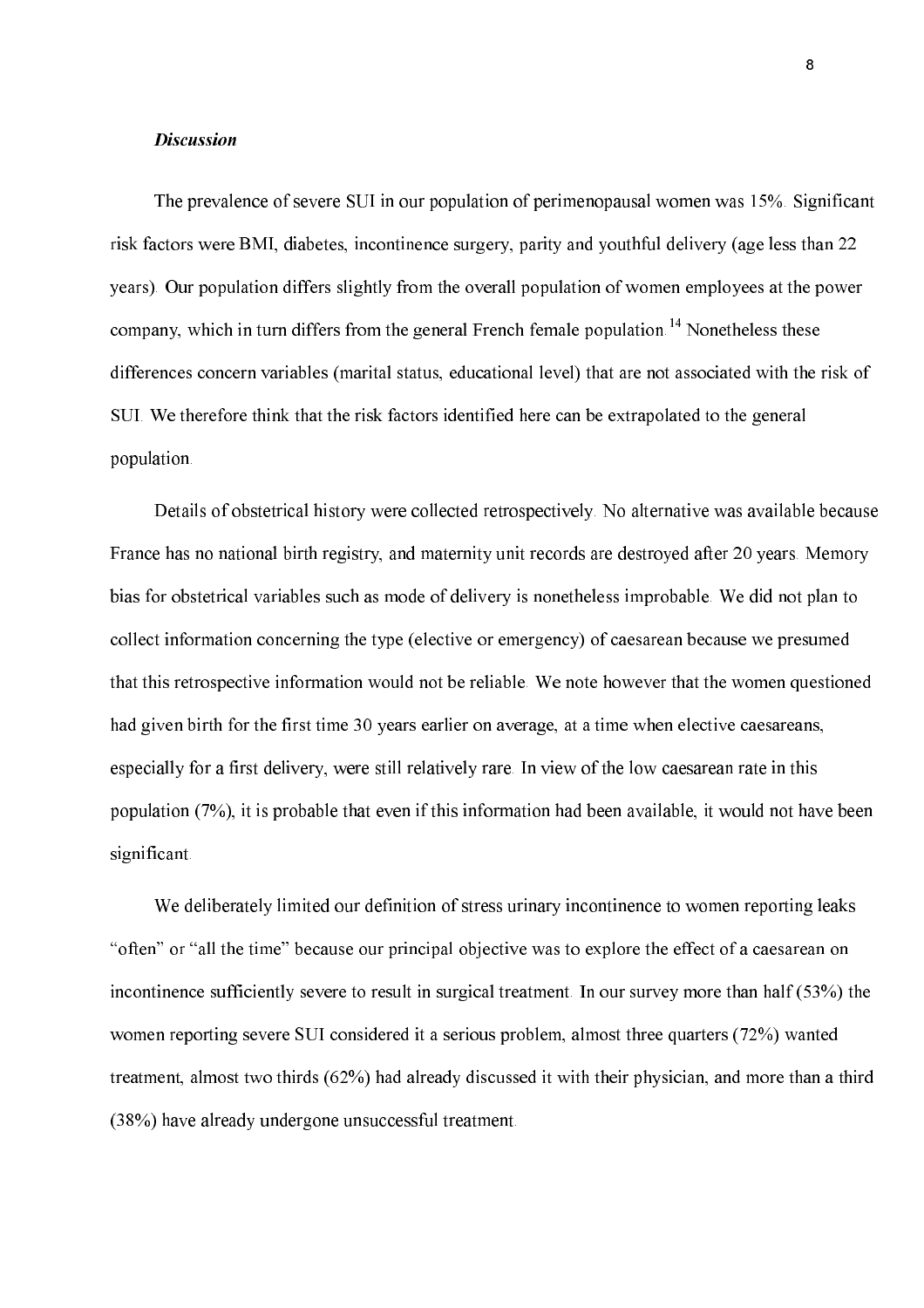While postpartum studies have found that the prevalence of SUI is lower after caesarean delivery,  $6.7$  we found no protective effect against SUI by caesarean section in our population. Even four years after the first delivery, SUI is reported to be less likely in women with caesarean deliveries  $(OR=0.3, 95\% \text{ CI } 0.1-0.9)$ .<sup>8</sup> Only a few studies, however, have investigated the association between mode of delivery and SUI around menopause. The survey of Rortveit et al analysed the association between prevalence of SUI (pure or mixed) and mode of delivery (vaginal only versus caesarean section only) according to age group. SUI prevalence was higher among those aged 30-39 years who delivered vaginally (19%) compared with those delivered by caesarean (10%, OR=2.1, 95%CI: 1.45-3.13) but the difference was not significant among those aged 40-49 years (24% versus 18%) or 50-64 years  $(27\%$  versus  $20\%)$ . In the study by Kuh et al of 1333 women aged 48 years, SUI prevalence was slightly higher among women with only vaginal deliveries compared with women delivered only by caesarean section (52% versus 44%) but again the difference was not significant.<sup>17</sup> Several hypotheses may explain the discrepancies between these data and ours. Emergency caesarean section may not be protective for urinary continence. Accordingly a year after a first delivery Groutz et al found a prevalence of stress urinary incontinence of only 3% after elective caesarean compared with 12% after caesarean during labour and 10% after vaginal delivery.<sup>18</sup> Caesarean section during labour appears to carry a risk of nerve injury that elective caesarean section does not.<sup>19, 20</sup> The mobility of the bladder neck also seems higher after caesarean section during labour.<sup>21</sup> The protective effect of caesarean section that is observed postpartum and few years later may disappear with age and multiple pregnancies. We know that the association between SUI and parity reported before 35 years disappears after 65 years.<sup>3, 13</sup> In Wilson's work, the prevalence of postpartum urinary incontinence was similar in women giving birth for the third time or more by caesarean (39%) and in those giving birth for the third time or more vaginally  $(38\%)$ .<sup>7</sup> After several years the difference observed initially between vaginal delivery and caesarean section is no longer apparent. The protective effect of caesarean section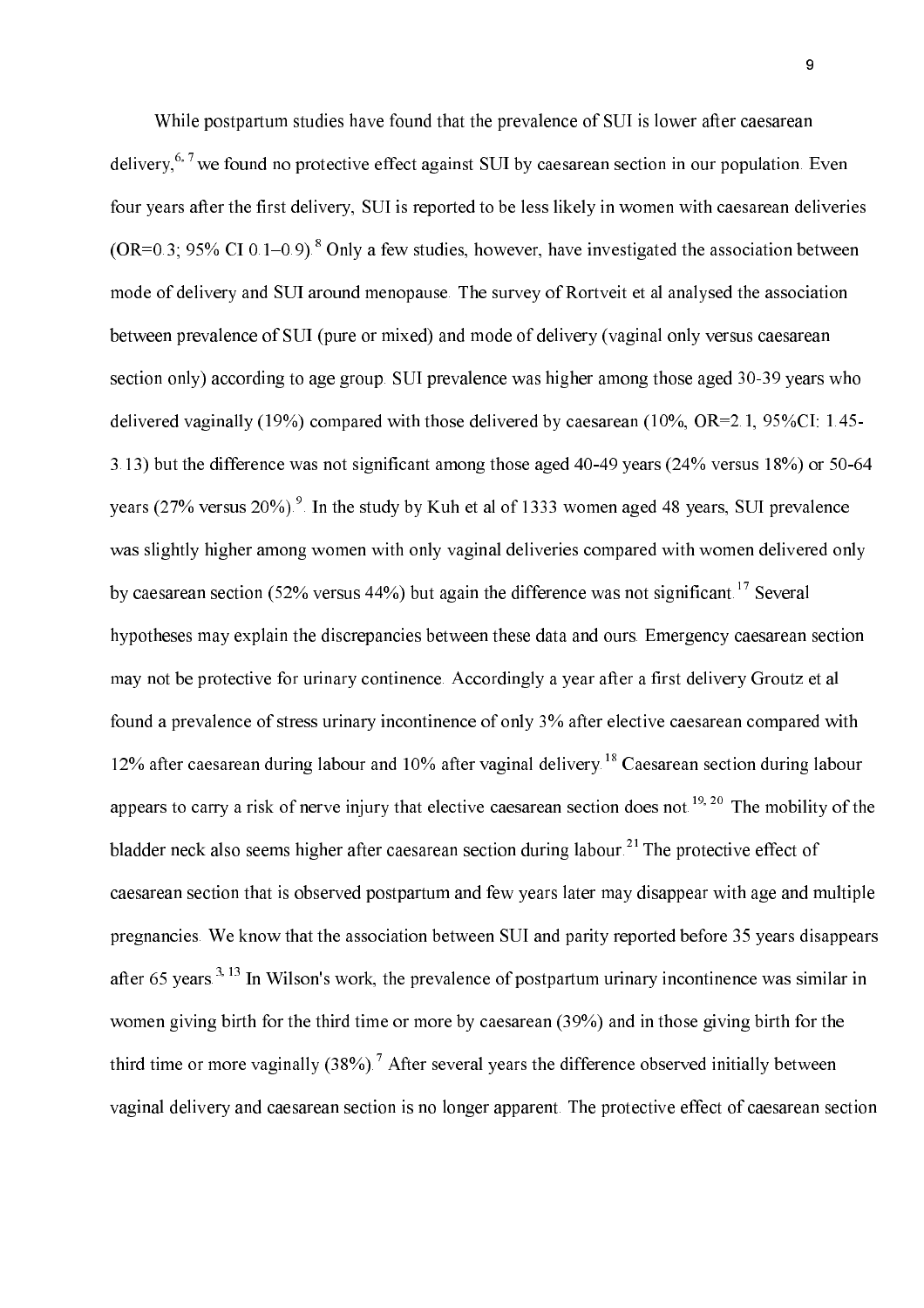may also be so slight that it can be measured only in very large samples: in our population only 137 had only caesarean deliveries.

### **Conclusion**

Pregnancy itself is a risk factor for severe SUI among women in their fifties. In this age group the impact of the mode of delivery (spontaneous, forceps or caesarean) on severe SUI is slight.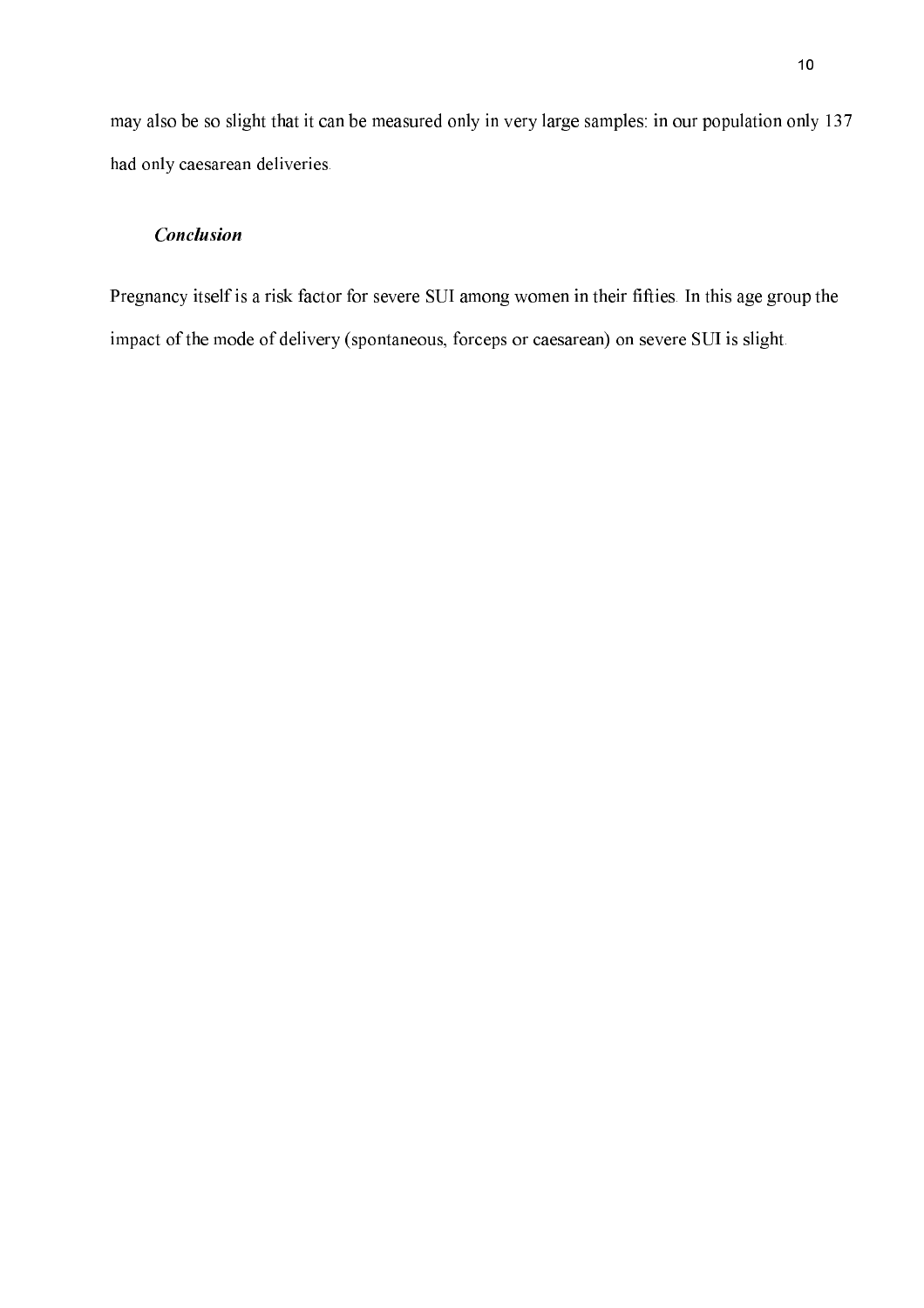### **References**

- $\overline{1}$ Hannestad YS, Rortveit G, Sandvik H, Hunskaar S. A community-based epidemiological survey of female urinary incontinence: the Norwegian EPINCONT Study. J Clin Epidemiol 2000;53:1150-7.
- $\overline{2}$ Simeonova Z, Milsom I, Kullendorff AM, Molander U, Bengtsson C. The prevalence of urinary incontinence and its influence on the quality of life in women from urban Swedish population. Acta Obstet Gynecol Scand 1999;78:546-551.
- $\overline{3}$ Rortveit G, Hannestad YS, Daltveit AK, Hunskaar S. Age and type dependent effects of parity on urinary incontinence: the Norwegian EPINCONT study. Obstet Gynecol 2001;98:1004-10.
- $\overline{4}$ Foldspang A, Mommsen S, Djurhuus JC. Prevalent urinary incontinence as a correlate of pregnancy, vaginal childbirth and obstetric techniques. Am J Public Health 1999;89:209-12.
- $\overline{5}$ Milsom I, Ekelund P, Molander U, Arvidsson L, Areskoug B, The influence of age, parity, oral contraception. hysterectomy and menopause on the prevalence of urinary incontinence in women. J Urol 1993;149:1459–62.
- Hannah ME, Hannah WJ, Hodnett ED et al. Outcomes at 3 months after planned cesarean ys planned yaginal 6 delivery for breech presentation at term. JAMA 2002;287:1822-31.
- $\overline{7}$ Wilson PD, Herbison RM, Herbison GP. Obstetric practice and the prevalence of urinary incontinence three months after delivery. Br J Obstet Gynaecol 1996;103:154-161.
- 8 Fritel X, Fauconnier A, Levet C, Bénifla JL. Stress urinary incontinence four years after the first delivery: a retrospective cohort study. Acta Obstet Gynecol Scand 2004;83:941-5
- $\overline{9}$ Rortveit G, Daltveit AK, Hannestad YS, Hunskaar S. Urinary incontinence after vaginal delivery or cesarean section. N Engl J Med 2003;348:900-7.
- $10$ Al-Mufti R, McCarthy A, Fisk NM. Obstetricians' personal choice and mode of delivery. Lancet 1996;347:544.
- $11$ Waetjen LE, Subak LL, Shen H et al. Stress urinary incontinence surgery in the United States. Obstet Gynecol 2003;101:671-6.
- $12$ Viktrup L. The risk of lower urinary tract symptoms five years after the first delivery. Neurourol Urodyn 2002; 21:  $2 - 9$ .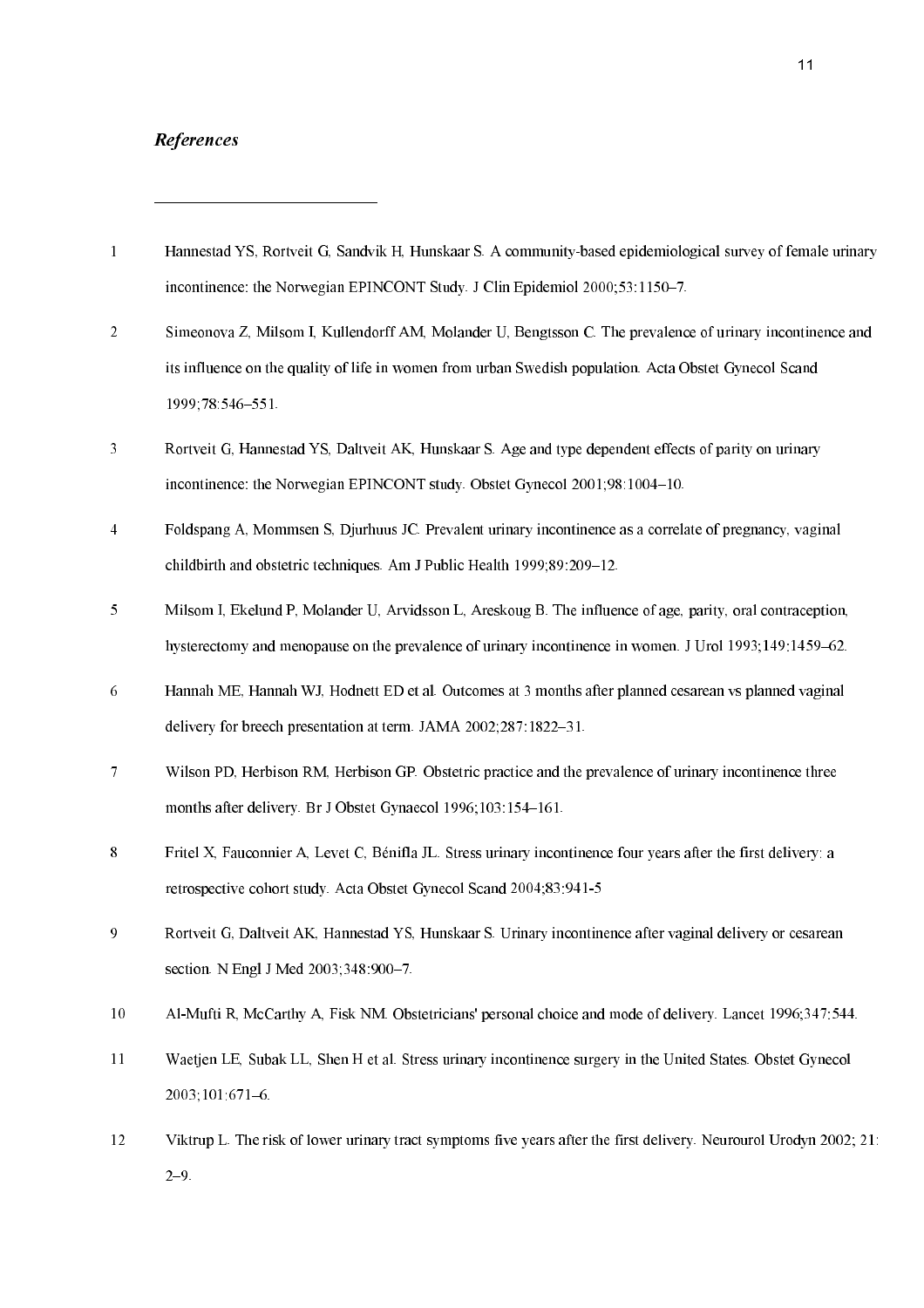- 13 Foldspang A, Mommsen S, Lam GW, Elving L. Parity as a correlate of adult female urinary incontinence prevalence. J Epidemiol Commmunity Health 1992;46:595-600.
- $14$ Goldberg M, Chastang JF, Leclerc A et al. Socioeconomic, demographic, occupational and health factors associated with participation in a long-term epidemiologic survey: a prospective study of the French GAZEL cohort and its target population. Am J Epidemiol 2001;154:373-84.
- 15 Ringa V, Ledésert B, Bréart G. Determinants of hormone replacement therapy among postmenopausal women enrolled in the French GAZEL cohort. Osteoporosis Int 1994;4:16-20.
- 16 Jackson S, Donovan J, Brookes S, Eckford S, Swithinbank L, Abrams P. The Bristol Female Lower Urinary Tract Symptoms questionnaire: development and psychometric testing. Br J Urol 1996;77:805-12.
- $17$ Kuh D, Cardozo L, Hardy R. Urinary incontinence in middle-aged women: childhood enuresis and other lifetime risk factors in a British prospective cohort. J Epidemiol Community Health 1999;53:453-8.
- 18 Groutz A. Rimon E. Peled S et al. Cesarean section: Does it really prevent the development of postpartum stress urinary incontinence? a prospective study of 363 women one year after their first delivery. Neurourol Urodyn  $2004;23:2-6.$
- 19 Allen RE, Hosker GL, Smith ARB, Warrell DW. Pelvic floor damage and childbirth: a neurophysiological study. BJOG 1990:97:770-9.
- 20 Sultan AH, Kamm MA, Hudson CN. Pudendal nerve damage during labour: prospective study before and after childbirth. BJOG 1994;101:22-8.
- 21 Dietz HP, Bennett MJ. The effect of childbirth on pelvic organ mobility. Obstet Gynecol 2003;102:223-8.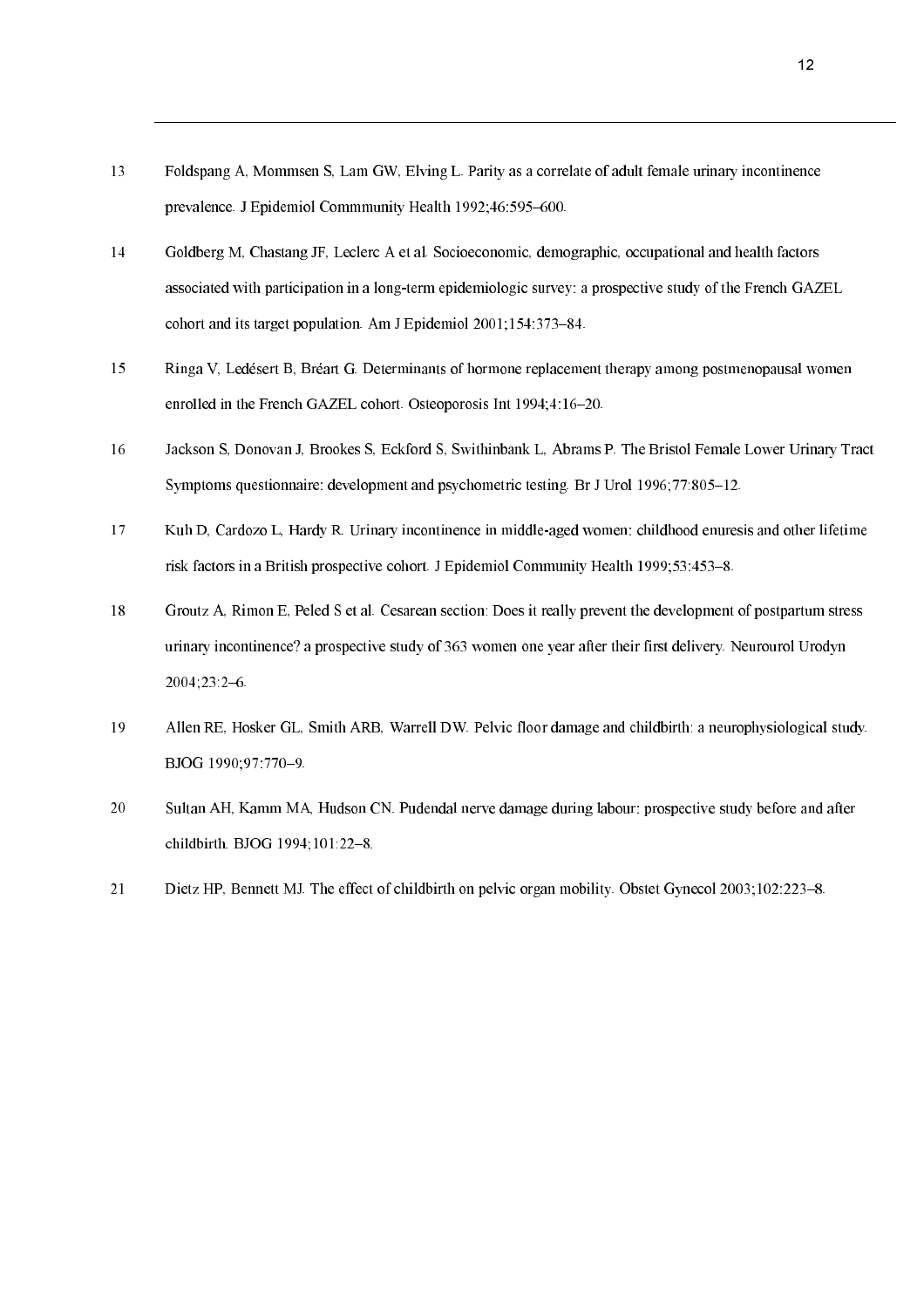Table 1. Population characteristics

| Characteristics ( $n = 2625$ ) |                            | $n(\%)$    |
|--------------------------------|----------------------------|------------|
| Age at questionnaire           | < 52                       | 641 (24)   |
|                                | $52 - 57$                  | 1388 (53)  |
|                                | $\geq 58$                  | 596 (23)   |
| High school diploma            | No                         | 2058 (78)  |
|                                | Yes                        | 505 $(19)$ |
| Monthly income                 | $< 1600$ €                 | 512(20)    |
|                                | 1600-2592€                 | 1054(40)   |
|                                | $\geq$ 2592 $\in$          | 937 (36)   |
| Marital status                 | Couple                     | 1748 (67)  |
|                                | Alone                      | 598 (23)   |
| Smoking                        | N <sub>o</sub>             | 2284 (87)  |
|                                | Yes                        | 305(12)    |
| Regular physical exercise      | No                         | 1208 (46)  |
|                                | Yes                        | 1362 (52)  |
| Body mass index $(kg/m2)$      | $\leq$ 25                  | 1658(63)   |
|                                | $25 - 30$                  | 660 (25)   |
|                                | >30                        | 248(9.4)   |
| Menopausal status              | Premenopausal              | 527(20)    |
|                                | Postmenopausal with HRT    | 1300(50)   |
|                                | Postmenopausal without HRT | 784 (30)   |
| Diabetes                       | N <sub>0</sub>             | 2488 (95)  |
|                                | Yes                        | 71(2.7)    |
| Hysterectomy                   | No                         | 2108 (80)  |
|                                | Yes                        | 460(18)    |
| UI surgery                     | N <sub>0</sub>             | 2550 (97)  |
|                                | Yes                        | 69(2.6)    |
| Pelvic organ prolapse surgery  | No                         | 2491 (95)  |
|                                | Yes                        | 70(2.7)    |
| Parity                         | $\mathbf{0}$               | 308(12)    |
|                                | $\mathbf{1}$               | 769 (29)   |
|                                | $\overline{2}$             | 1203(46)   |
|                                | $3+$                       | 345(13)    |

Where percentages do not add to 100%, there were some missing data  $(0.2 - 11\%)$ .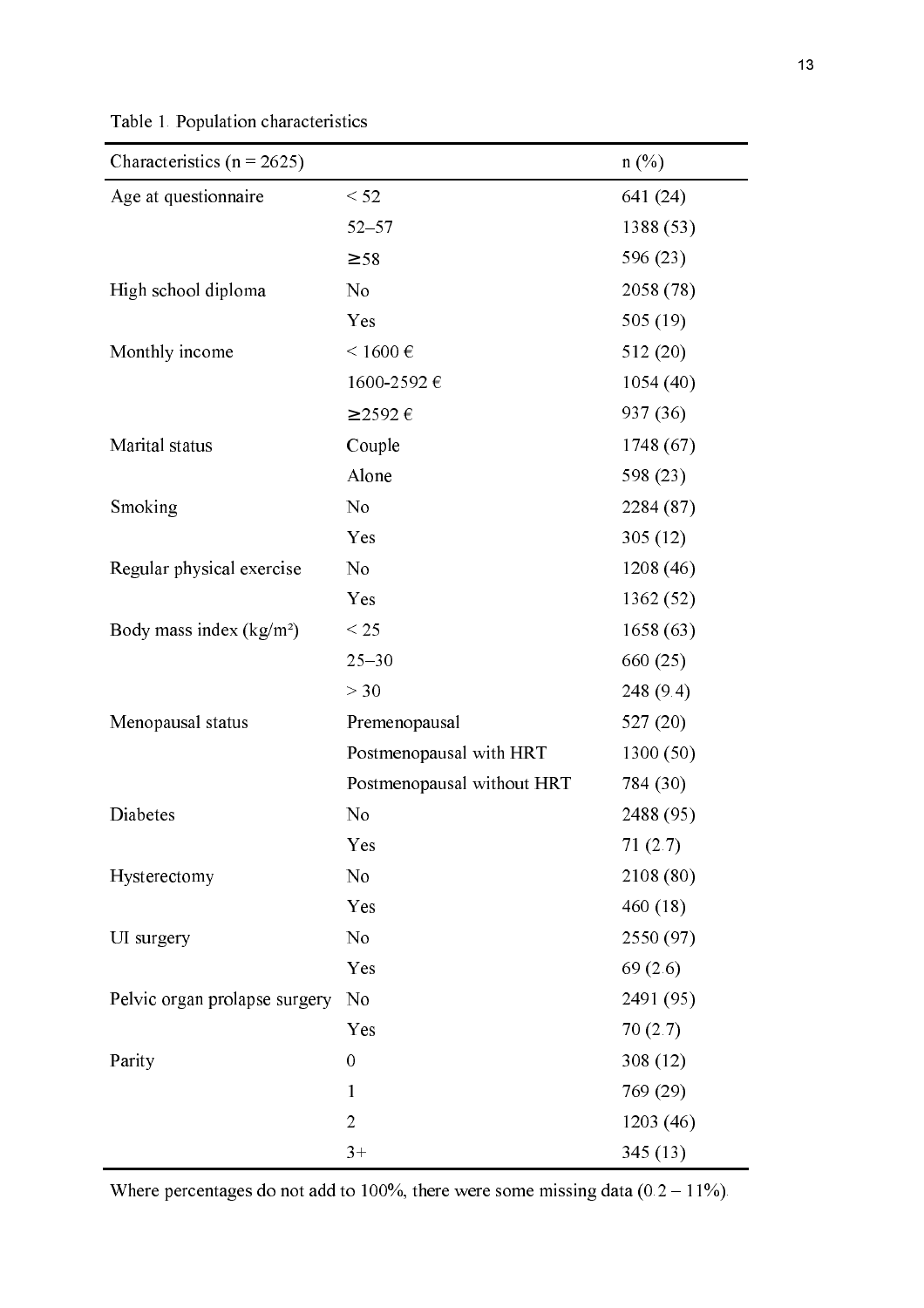| Factor                        | Range               | $n$ (%)     |
|-------------------------------|---------------------|-------------|
| Age at $1st$ delivery (years) | $\leq$ 22           | 602(26)     |
|                               | $22 - 26$           | 1152(50)    |
|                               | $\geq$ 27           | 559 $(24)$  |
| $1st$ birth weight (kg)       | ${}<$ 3.0           | 617 (27)    |
|                               | $3.0 - 4.0$         | 1517 (65)   |
|                               | > 4.0               | 129(5.6)    |
| Largest birthweight (kg)      | $<$ 3.0             | 364(16)     |
|                               | $3.0 - 3.9$         | 1671 (72)   |
|                               | $\geq 4.0$          | 244(11)     |
| Mode of $1st$ delivery        | Spontaneous         | 1760 (76)   |
|                               | Forceps             | 382 (16)    |
|                               | Caesarean           | 163 $(7.0)$ |
| Mode of all deliveries        | Vaginal, at least 1 | 2168 (94)   |
|                               | Caesarean only      | 137(5.9)    |

Table 2. Obstetrical history of deliveries among parous women

N=2317. Where percentages do not add to 100%, there were some missing data  $(0.2 - 2\%)$ .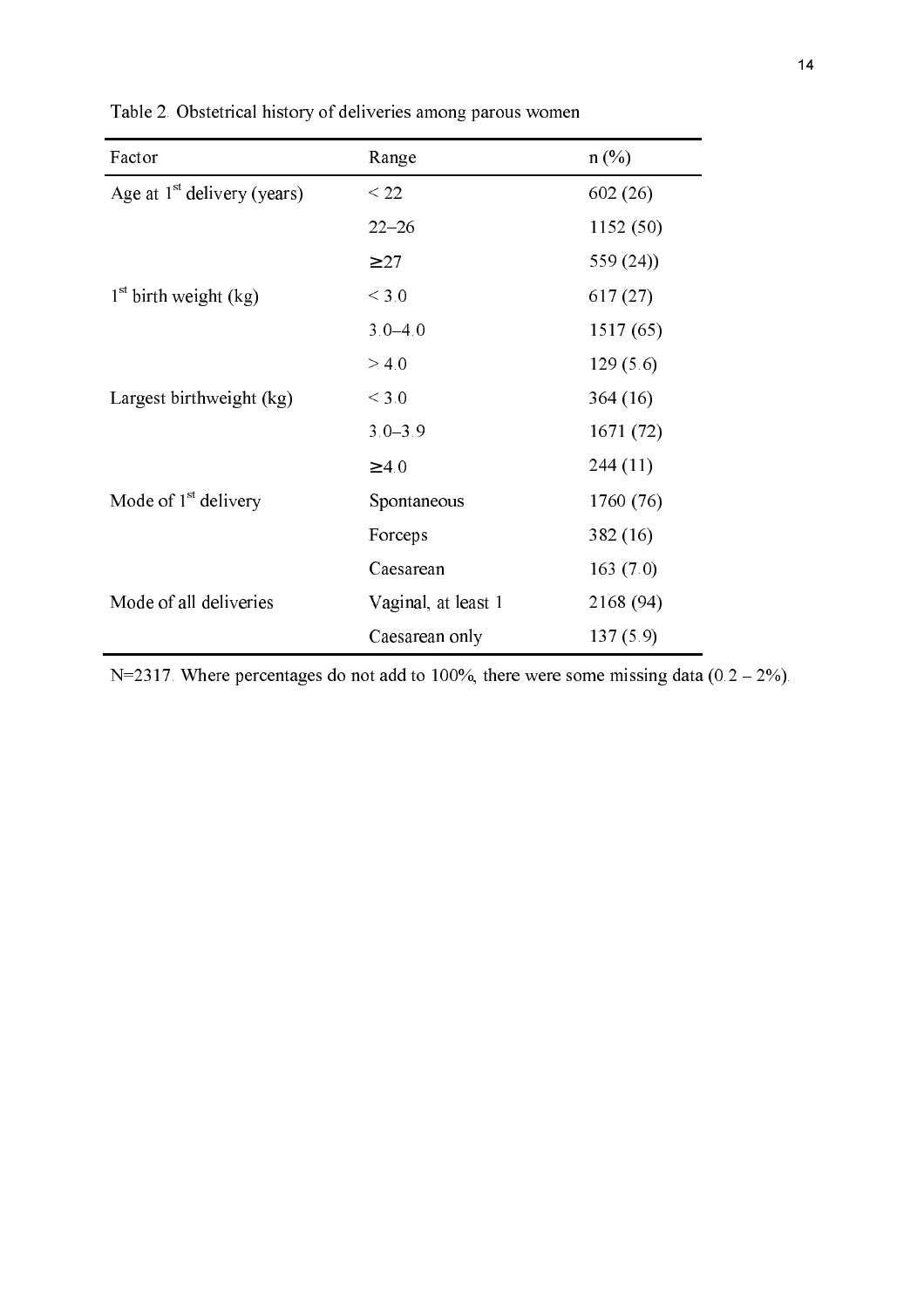|                | Parity              |          |              |                 |
|----------------|---------------------|----------|--------------|-----------------|
| <b>SUI</b>     | $\Omega$<br>$n$ (%) | $n$ (%)  | 2<br>$n$ (%) | $3+$<br>$n$ (%) |
| "never"        | 141 (46)            | 278 (36) | 309 (26)     | 101(29)         |
| "occasionally" | 83 (27)             | 205(26)  | 351(29)      | 85 (24)         |
| "sometimes"    | 62(20)              | 182 (24) | 342(28)      | 100(29)         |
| "often"        | 15(4.8)             | 65(8.4)  | 138(11)      | 42(12)          |
| "all the time" | 7(2.3)              | 39(5.0)  | 63 (5.2)     | 17(4.9)         |

Table 3. SUI severity according to parity.

Chi<sup>2</sup> test,  $p < 0.0001$ . Data missing for 15 women (0.6%).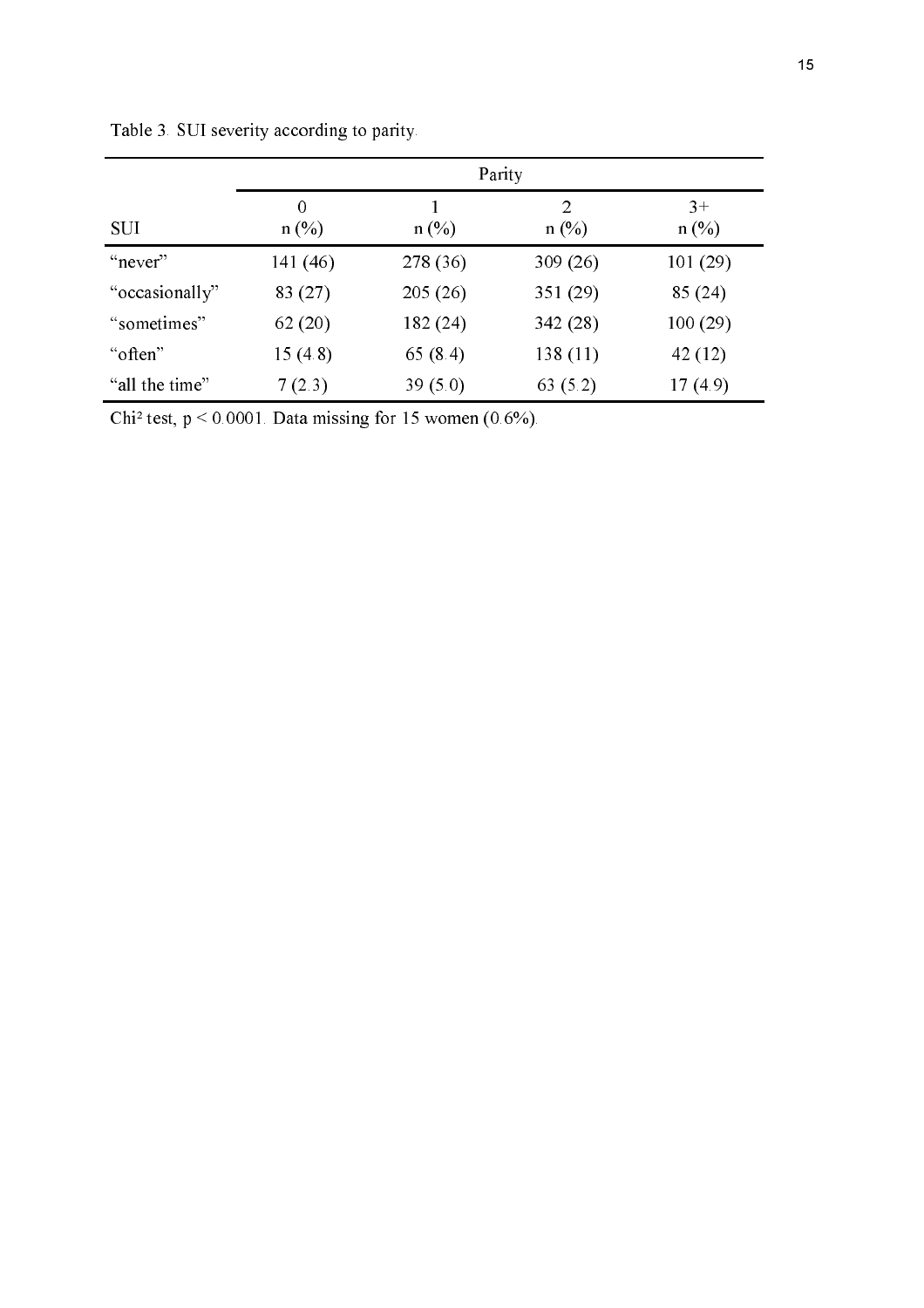|                | Mode of all deliveries |                           |  |
|----------------|------------------------|---------------------------|--|
| SUI            | Vaginal<br>n (%)       | Caesarean only<br>$n$ (%) |  |
| "never"        | 639 (29)               | 48 (35)                   |  |
| "occasionally" | 592 (27)               | 43 (31)                   |  |
| "sometimes"    | 594 (27)               | 27(20)                    |  |
| "often"        | 233(11)                | 12(8.8)                   |  |
| "all the time" | 112(5.1)               | 7(5.1)                    |  |

Table 4. SUI severity according to mode of deliveries.

Chi<sup>2</sup> test,  $p = 0.39$ . Data missing for 25 women (1.1%).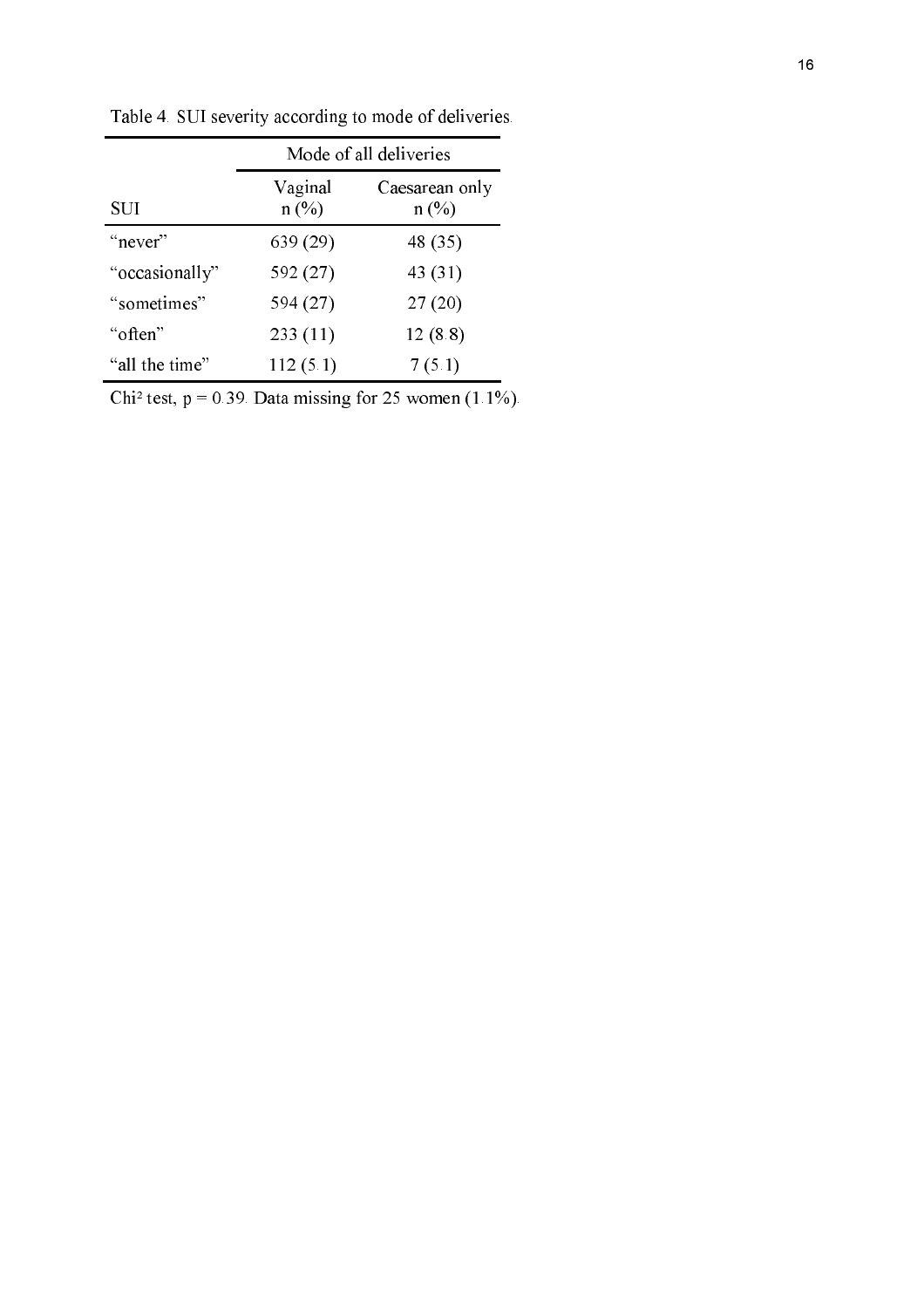|                                         |                                        | Severe SUI<br>prevalence | <b>B</b> ivariate<br>analysis                    |
|-----------------------------------------|----------------------------------------|--------------------------|--------------------------------------------------|
| Women's characteristics                 |                                        | $\%$                     | OR (95%CI)                                       |
| Age at<br>questionnaire                 | < 52<br>$52 - 57$<br>$\geq$ 58         | 13<br>15<br>15           | 1<br>$1.3(1.0-1.6)$<br>$1.3(0.9-1.7)$            |
| High school                             | N <sub>0</sub>                         | 15                       | 1                                                |
| diploma                                 | Yes                                    | 12                       | $0.8(0.4-1.7)$                                   |
| Monthly income                          | $>1600 \text{ } \in$                   | 14                       | 1                                                |
|                                         | 1600-2592€                             | 16                       | $1.2(0.7-1.4)$                                   |
|                                         | $\geq$ 2592 $\in$                      | 14                       | $1.0(0.7-1.4)$                                   |
| Marital status                          | Couple                                 | 14                       | 1                                                |
|                                         | Alone                                  | 16                       | $1.1(0.7-1.4)$                                   |
| Smoking                                 | N <sub>0</sub>                         | 15                       | $\mathbf{1}$                                     |
|                                         | Yes                                    | 11                       | $0.7(0.5-1.1)$                                   |
| Regular physical                        | N <sub>o</sub>                         | 16                       | 1                                                |
| exercise                                | Yes                                    | 14                       | $0.8(0.7-1.0)$                                   |
| Body mass index<br>(kg/m <sup>2</sup> ) | $<$ 25<br>$25 - 30$<br>>30             | 12<br>17<br>28           | $\mathbf{1}$<br>$1.4(1.1-1.8)$<br>$2.8(2.0-3.8)$ |
| Menopausal status                       | Premenopausal                          | 15                       | $\mathbf{1}$                                     |
|                                         | Post with HRT                          | 15                       | $1.0(0.8-1.3)$                                   |
|                                         | Post without HRT                       | 13                       | $0.8(0.6-1.1)$                                   |
| Diabetes                                | N <sub>o</sub>                         | 14                       | 1                                                |
|                                         | Yes                                    | 28                       | $2.3(1.4-4.0)$                                   |
| Hysterectomy                            | N <sub>0</sub>                         | 14                       | 1                                                |
|                                         | Yes                                    | 18                       | $1.4(1.1-1.8)$                                   |
| UI surgery                              | N <sub>0</sub>                         | 14                       | 1                                                |
|                                         | Yes                                    | 32                       | $2.8(1.7-4.7)$                                   |
| Pelvic organ                            | No                                     | 14                       | $\mathbf{1}$                                     |
| prolapse surgery                        | Yes                                    | 26                       | $2.1(1.2-3.6)$                                   |
| Parity                                  | 0                                      | 7.1                      | $0.5(0.3-0.8)$                                   |
|                                         | $\mathbf{1}$                           | 14                       | 1                                                |
|                                         | $\overline{2}$                         | 17                       | $1.3(1.0-1.7)$                                   |
|                                         | $3+$                                   | 17                       | $1.3(0.9-1.9)$                                   |
| Age at $1st$ delivery<br>(years)        | $<$ 22<br>$22 - 26$<br>$\geq$ 27       | 20<br>14<br>14           | $1.5(1.1-1.9)$<br>1<br>$1.0(0.7-1.3)$            |
| $1st$ birth weight<br>(kg)              | ${}<$ 3.0<br>$3.0 - 3.9$<br>$\geq 4.0$ | 17<br>16<br>12           | $\mathbf{1}$<br>$0.9(0.7-1.2)$<br>$0.7(0.4-1.2)$ |
| Heaviest birth                          | ${}<$ 3.0                              | 17                       | 1                                                |
| weight                                  | $3.0 - 3.9$                            | 16                       | $0.9(0.7-1.2)$                                   |
| (kg)                                    | $\geq 4.0$                             | 14                       | $0.8(0.5-1.3)$                                   |

Table 5. Association between women's characteristics and severe SUI: bivariate analysis.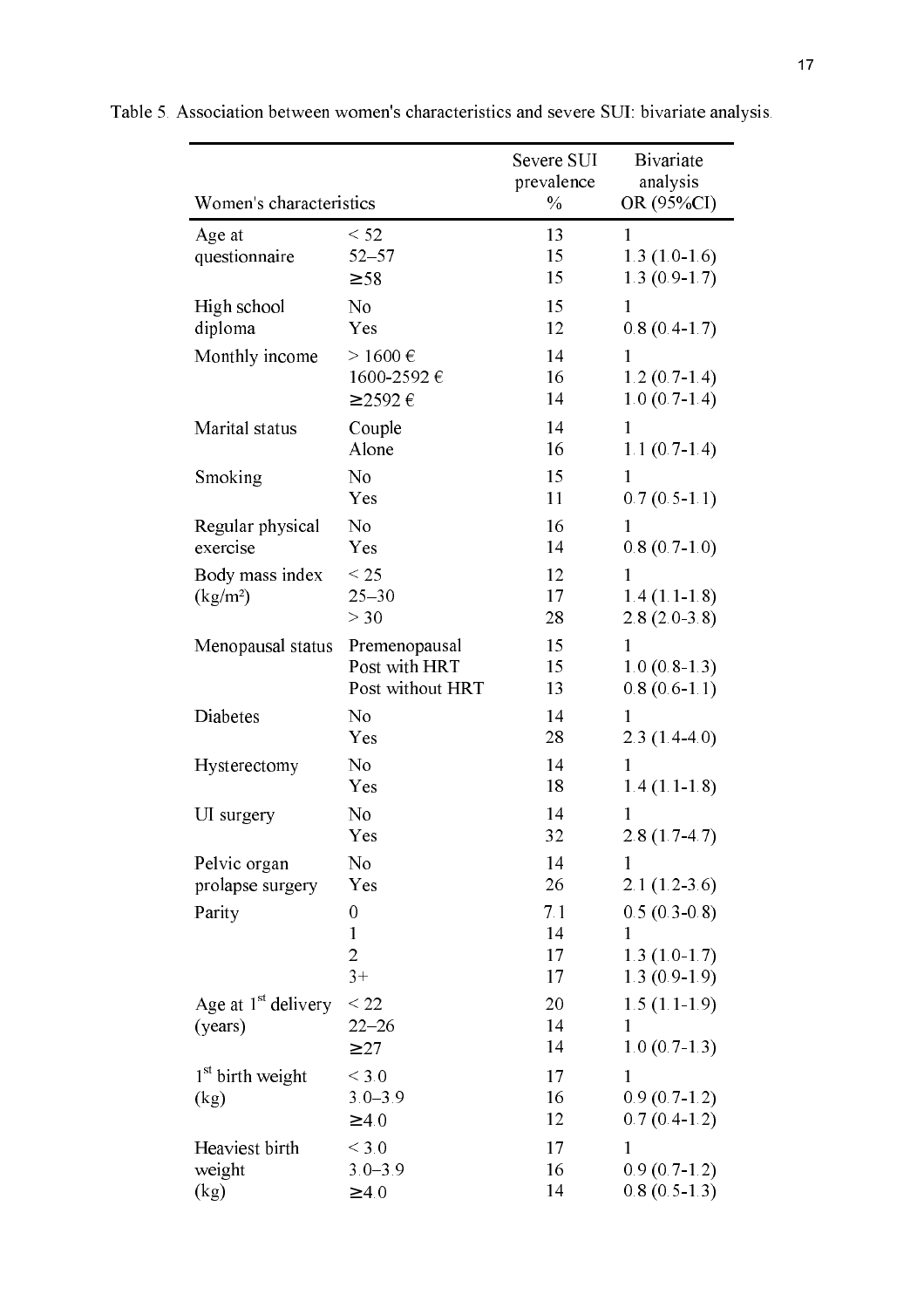| Mode of $1st$ | Spontaneous         | 17 |                |
|---------------|---------------------|----|----------------|
| delivery      | Forceps             | 13 | $0.8(0.5-1.0)$ |
|               | Caesarean           | 13 | $0.8(0.5-1.3)$ |
| Mode of all   | Vaginal, at least 1 | 16 |                |
| deliveries    | Caesarean only      | 14 | $0.9(0.5-1.4)$ |

Analyses used logistic regression. Variables not significant ( $p > 0.05$ ) during bivariate analysis were not introduced in multivariate analysis. Multivariate analysis of included variables is shown in Table 6.